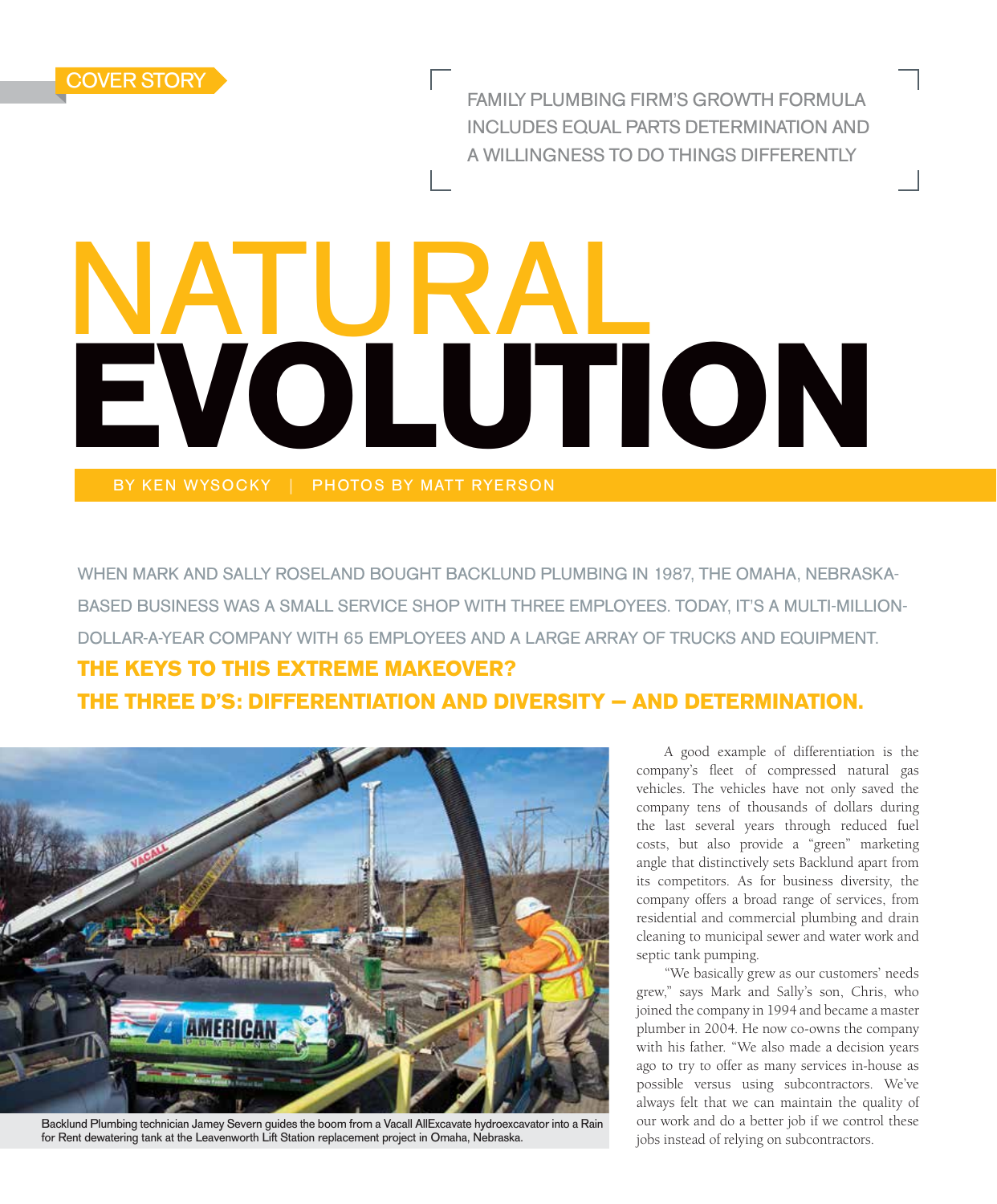#### **BACKLUND PLUMBING**

 $\boldsymbol{\Phi}$ 

OWNERS: Chris and Mark Roseland ESTABLISHED: 1932 SERVICES: Hydroexcavation, sewer cleaning and repair, septic cleaning, installation and repair EMPLOYEES: 65 SERVICE AREA: Greater Omaha, Nebraska, area WEBSITE: www.backlundplumbing.com

Jamey Severn stands next to the truck while pumping mud from a tank at the Leavenworth Lift Station replacement project in Omaha.

ACALL

TTF 387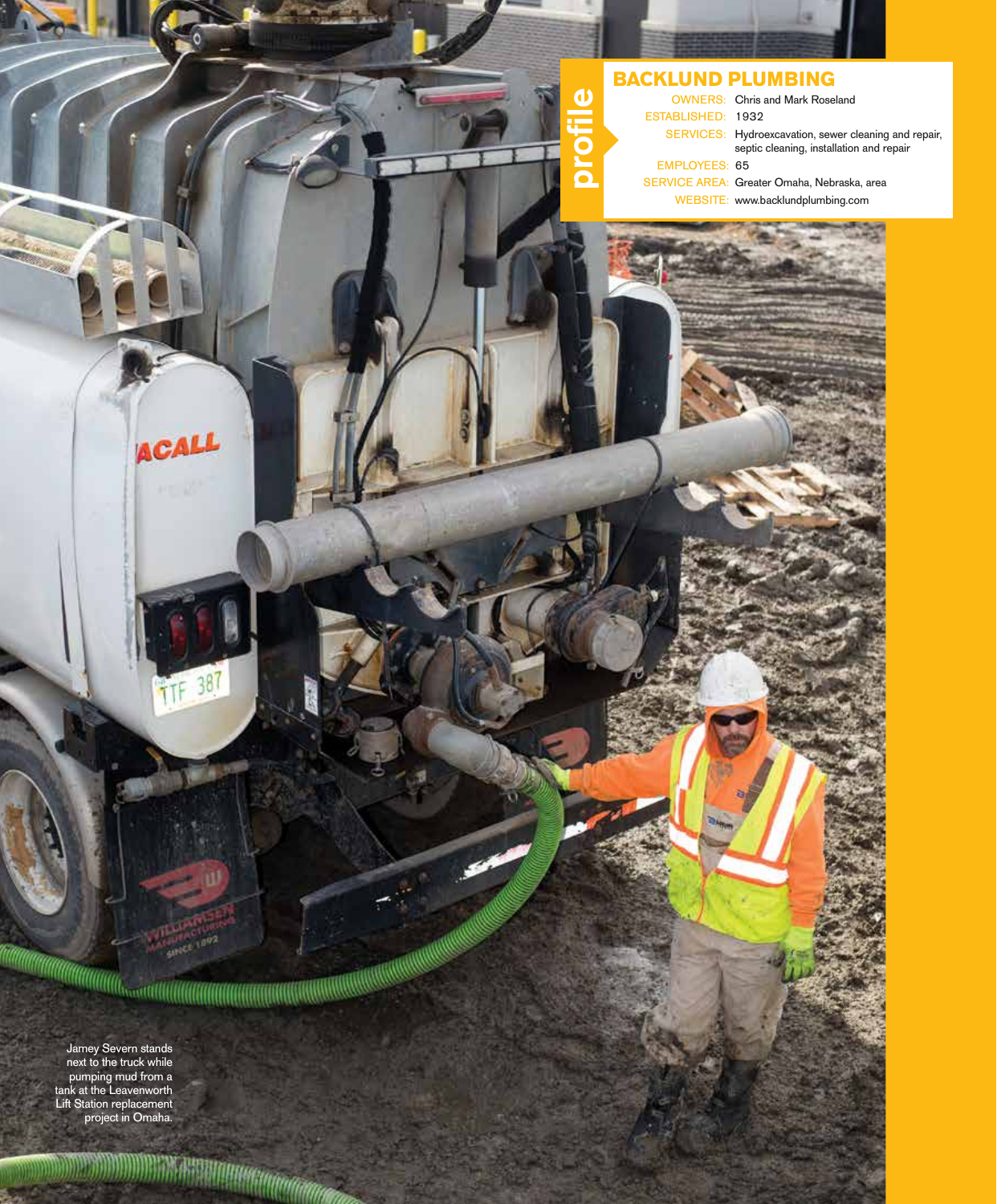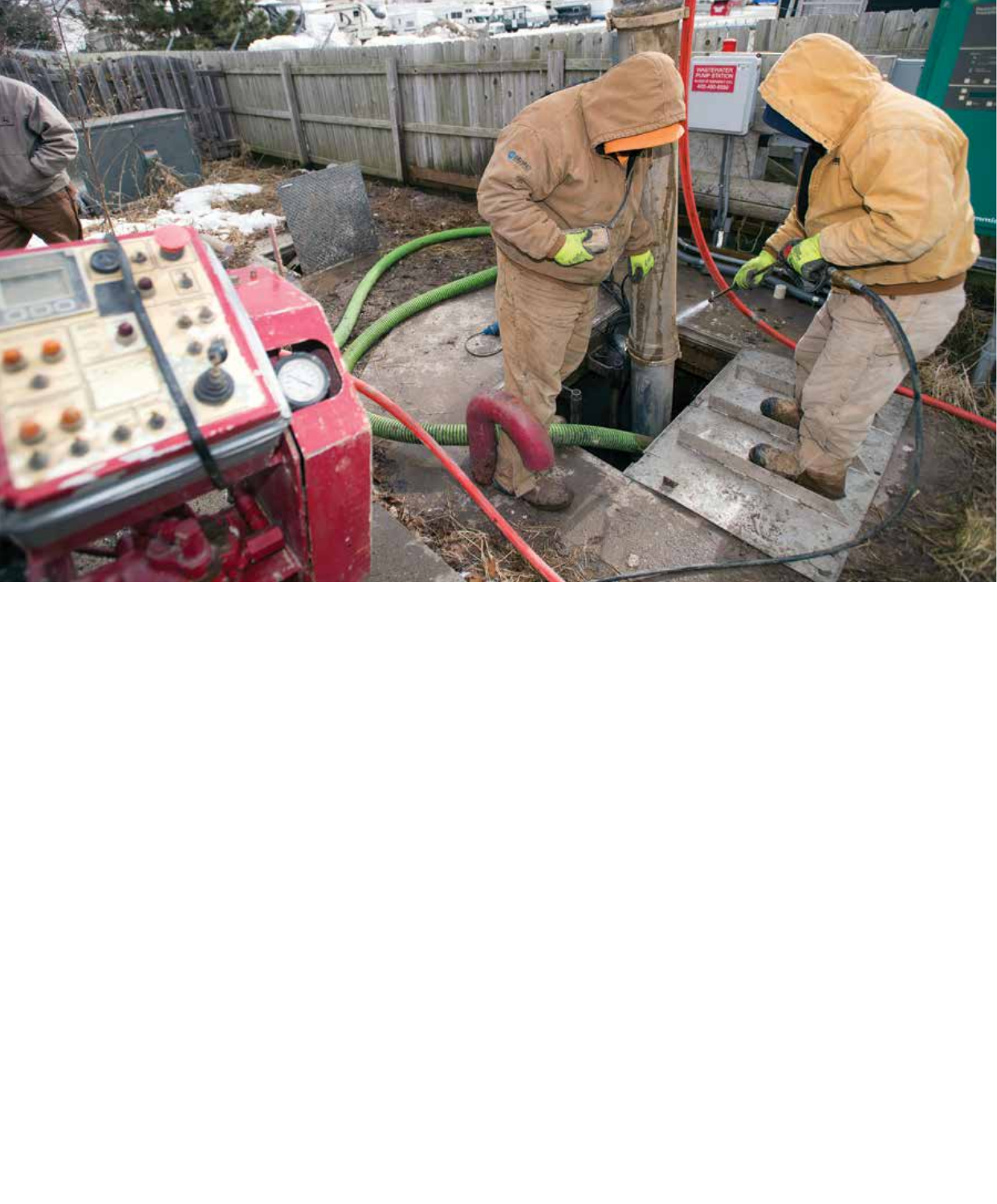

**ABOVE:** Compressed natural gas flows into one of Backlund's Ford E-250 service vans. Most of the company's fleet has been converted to run on CNG.

**<< LEFT:** Shaun Sailors (left) and Jamey Severn use a 2010 Super Products Camel 1200 jet/vac truck to clean and pump a residential lift station after its pumps failed.

### "If the phone rings at 2 a.m., we answer it. Same-day service is a huge must in our world. And we also have the equipment ready to handle virtually any problem; WE'RE A ONE-STOP SHOP FOR PLUMBING, PUMPING, UTILITY WORK AND HYDROEXCAVATING."

Chris Roseland

"If someone calls with a problem at midnight, we show up with all our vehicles and we don't have to wait for a sub to show up," he adds. "We run a 24-hour operation — no answering service. If the phone rings at 2 a.m., we answer it. Same-day service is a huge must in our world. And we also have the equipment ready to handle virtually any problem; we're a one-stop shop for plumbing, pumping, utility work and hydroexcavating. If people asked us to paint their house, we'd probably paint their house. ... We'll literally do anything."

Moreover, offering a variety of services avoids the all-eggs-in-one-basket problem that some companies run into, which leaves them vulnerable to market downturns, he says.

#### **CNG CONVERSIONS**

Few things reflect the Roselands' progressive business nature better than their fleet of more than two dozen CNG-powered vehicles. The conversion efforts began in 2012 with 10 Ford Econoline service vans used for drain cleaning and plumbing work. Today, natural gas also powers seven Ford Transit vans, two Dodge 2500 flatbed delivery trucks, three Freightliner FL70 service trucks, two vacuum trucks built on Freightliner M2 chassis and two dump trucks, featuring Freightliner FL70 chassis and 7-cubic-yard dump bodies, fabricated in-house.

High fuel prices played a key role in the decision to convert to CNG. In 2012, the average price for a gallon of gas nationwide hovered around \$3.60. "At the time, we were doing work for the city's Metropolitan Utility District (MUD) and I noticed they were converting their vehicles," Roseland recalls. "So I inquired about it."

Research showed that CNG at the time cost just \$1.70 a gallon. In addition, natural gas prices historically aren't subject to the volatile swings commonly seen in gasoline prices. And while the conversion price was expensive about \$12,000 per service van — MUD was offering a 50 percent rebate. That sealed the deal, Roseland says.

"With financial assistance from the rebates, our break-even point was running 3,000 gallons (of CNG) through the vehicles," he explains. "Each van saved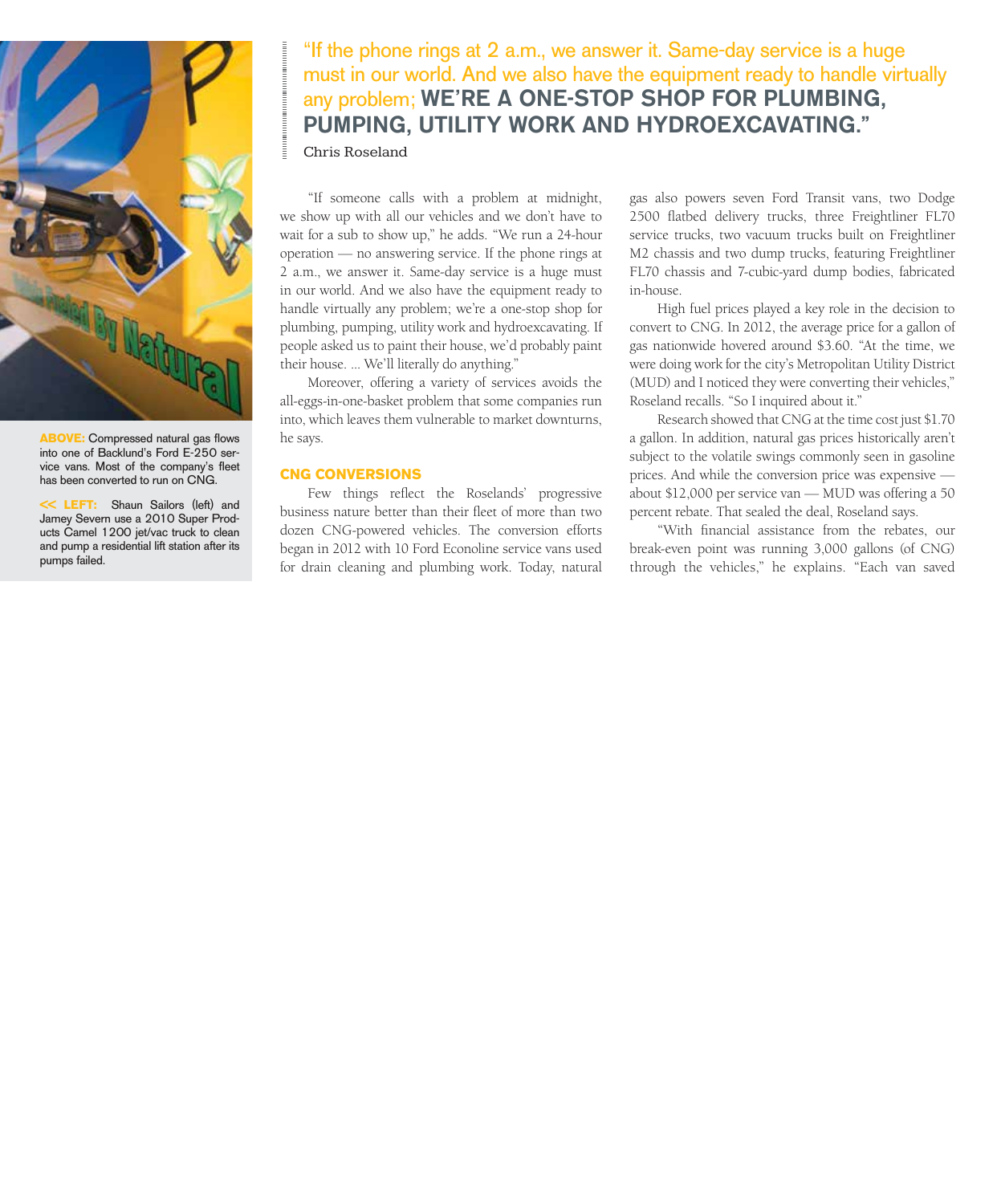

Jamey Severn uses a pressure washer connected to a Vacall hydroexcavator to loosen sediment from a dewatering tank.

about \$4,000 the first year through reduced fuel costs. I'd say 90 percent of those first 10 conversions paid for themselves within the first two or three years."

#### **REDUCED OPERATING EXPENSES**

Now that gas is just under \$2 a gallon, the savings aren't nearly as dramatic. But Roseland points out that since the vans' conversions, the company also converted the two Freightliner dump trucks and other vehicles that use diesel fuel, which currently is about 50 cents per gallon more expensive than CNG. The cost of larger CNG-powered vehicles, such as the Freightliner dump trucks (which come with John Deere or Cummins CNG engines), is about \$60,000 more than for a conventional truck. As such, the payback period is longer — about two years, he notes. "When diesel is at \$4 a gallon and CNG is \$2 a gallon, we might save up to \$250 a day," he explains.

"In my opinion, fuel prices eventually are going to go back up," Roseland says. "Our vehicles have a seven- or eight-year life cycle, so we're betting that fuel costs will average out higher in the next seven years." In the short term, Roseland remains undaunted by lower fuel prices; the company plans to buy and convert five more Transit vans during 2016, he says.

Truck Center Companies does the CNG conversions. The process is relatively simple: The gas tank and fuel-delivery system is replaced with a CNG tank and a new fuel-delivery system. A different conversion kit enables the original gas engine to run on CNG, Roseland says.

Backlund's revenues have increased since the CNG conversions, and he attributes much of it to the company's ability to brand itself as a "green," eco-conscious business. "I can verify that because we've only promoted it on our vinyl vehicle wraps, and when people call, they usually ask about the CNG trucks," Roseland says. "They notice that we've done it. Our employees tell me that customers are always asking how it works. I CONTINUED >>

## CROSS-TRAINING CREATES HAPPIER, MORE PRODUCTIVE EMPLOYEES

One of the keys to Backlund Plumbing's exponential growth over the past couple decades is a cross-training program that enables employees to perform a variety of functions, which improves efficiency at the Omaha-based company.

At Backlund, some plumbers know how to operate a vac truck, for instance. In other instances, sewer line cleaners can also run inspection camera systems. And along the way, employees make themselves more valuable to the company — and sometimes even earn pay increases. "One of my best drain technicians became a full-time cross-bore CCTV technician," says Chris Roseland, who co-owns the business his father, Mark, bought in 1987. "He got a substantial pay raise for acquiring a new skill.

"Cross-training is a big reason why we excel," he adds. "We have very smart employees. One of our technicians likes to fix things, for example, so he learned how to repair pipeline inspection cameras. We also have interior commercial plumbers who want to be out in the dirt, digging. So they learn how to run excavating equipment. Then in winter, when there's less digging going on, they can go back to doing interior plumbing again."

Cross-training is time-consuming and requires thorough planning as well as a strong commitment. But in the end, it's worth the time invested, Roseland says, and not just because of the increased efficiencies. He points out that employees appreciate their employers more when they feel the company is interested in satisfying their career goals. As such, cross-training can reduce turnover as well as keep employees refreshed.

"I think our employees are happier because on most days, they never know what they'll be doing. We're as far from an assembly-line job as you can get," Roseland says. "Doing different things keeps them invigorated about their jobs and helps to prevent burnout."

Backlund also improves retention by paying top wages and offering good benefits, such as providing more paid time off and a matching 401(k) retirement program, plus paying the bulk of employee health insurance premiums. "When people came to work for us 10 years ago, they came because we could give them 60- to 70-hour weeks and enable them to make more money," Roseland points out. "Now they seem to prefer that we offer a 40- or 50-hour workweek, pay them a good wage and back it all up with a good benefits package."

To build company loyalty and teamwork, Backlund also holds special events for employees, like Thursday night bowling-and-pizza parties or fishing/hunting trips. "Once we took 50 guys to a Kansas City Chiefs game," Roseland says. "We treat employees like gold because they're our most valuable asset.

"In 2015, we went from \$8 million to \$10 million in sales — with the same number of employees," he adds. "I never thought we could top \$10 million in sales. But we did it, thanks to diversified services and cross-trained employees."